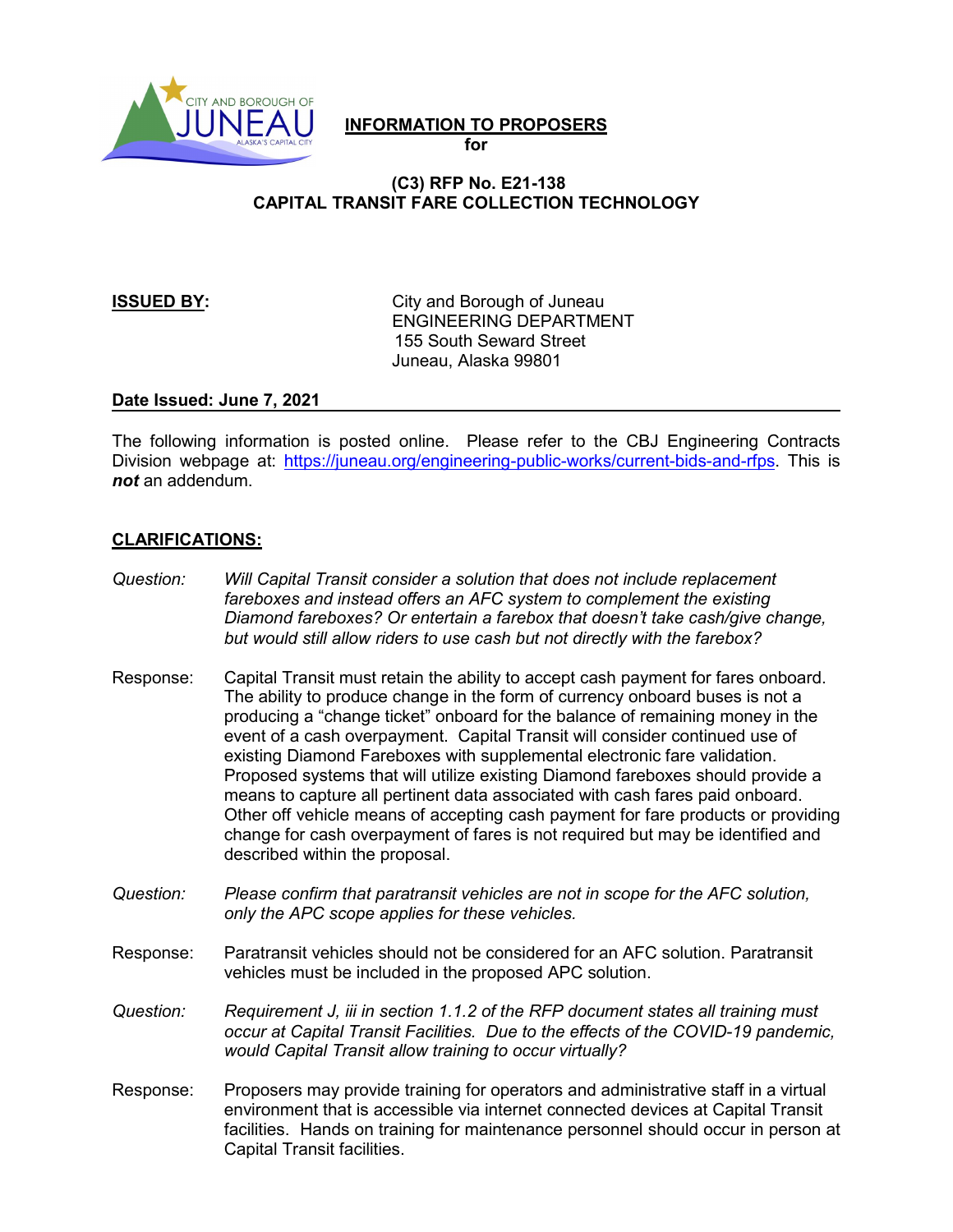- *Question: Please confirm if all Capital Transit vehicles are currently equipped with a cellular modem and an antenna.*
- Response: Standalone modems do not exist on any of Capital Transit's vehicles.

All Capital Transit fixed route buses are equipped with a Cal/Amp LMU2630 projected February 2022 3G phase out.

All Capital Transit paratransit buses and administrative and maintenance vehicles are equipped with a Cal/Amp LMU2631 tracking device. These devices are 4G compatible and do not need to be replaced as a result of AT&T's 3G phase out.

The existing devices provide processing and cellular communications needs for the present vehicle location system.

- *Question: If confirmed, please provide the following information about these devices:*
	- *Q: Make and model of modems and antennas.*
	- R: There are no standalone modems on Capital Transit vehicles.
	- *Q: Confirmation that the current data plan for the modems can accommodate additional monthly data transfers of up to 100MB per modem.*
	- R: Existing devices and service do not allow for additional data transfers.
	- *Q: Number of open Ethernet ports on the modem and, confirmation that open ports can be used by a third party device to access the open internet.*
	- R: Existing devices do not have Ethernet ports.
	- *Q: If antennas are connected to the modems for GPS availability and whether the existing antennas are internal or attached to the roof of vehicles.*
	- R: Not applicable.
- *Question: Will Capital Transit accept proposals that do not include APCs?*
- Response: No, Capital Transit is requiring the inclusion of an additive alternate APC solution for a proposal to be considered responsive.
- *Question: Will Capital Transit share the available budget for the procurement?*

#### Response: Capital Transit has allocated approximately \$700,000 for the total project.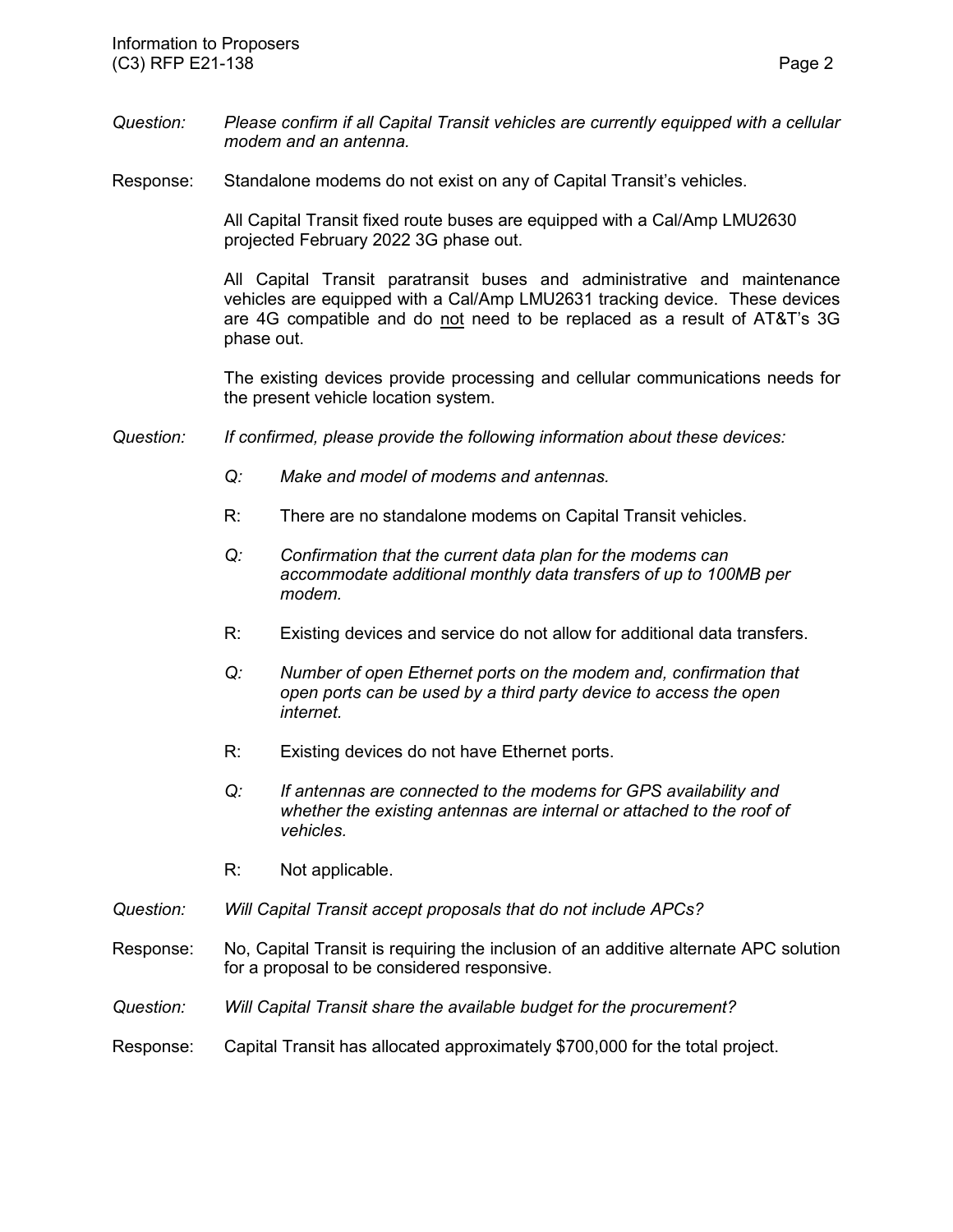- *Question: Please provide the following statistical information for Capital Transit 2020 & 2019:*
	- *Q: Total Sales of each pass broken down by sales channel (i.e. ticket windows, online, TVMs, etc.).*
	- R: Capital Transit currently offers fare payment through 3 means: cash paid onboard, monthly passes good for unlimited use during a calendar month, and single ride metal tokens available in rolls of 20. Capital Transit does not offer online or ticket vending machine sales. Capital Transit's monthly pass is good throughout the calendar month indicated on the printed paper card stock. All pass products are all identified as "Adult" but are sold at discounted rates as listed on the Capital Transit website.

Entities that distribute Capital Transit fare products are billed by the CBJ based on the quantity of products distributed, typically on a monthly basis. Fare payments by method and location for fiscal years 2019 and 2020 are included in the attached tables. The amounts shown reflect revenue after a 5% local sales tax has been removed from the fare. Please note that Capital Transit implemented rider capacity limits and free fares near the end of March 2020 due to the COVID-19 pandemic. Fares have been reinstated as of February 1, 2021. Capacity limits have been lifted as of June 4, 2021.

- *Q: Total passenger boardings by payment method use (cash, pass, transfer slip, change card, etc.).*
- R: This information is not available. No mechanism is currently in place to document boardings by payment method use. Operators count passengers as they board without regard for the payment method used or fare product presented.
- *Q: Total ridership and fare revenue from 2019 & 2020.*
- R: Unlinked passenger trips on Capital Transit during Fiscal Year 2019 totaled 1,036,923 on \$687.924.06 in revenue. Unlinked passenger trips during Fiscal Year 2020 totaled 814,712 on \$483,739.70 in revenue. Please note that Capital Transit implemented rider capacity limits and free fares near the end of March 2020 due to the COVID-19 pandemic. Fares have been reinstated as of February 1, 2021. Capacity limits have been lifted as of June 4, 2021.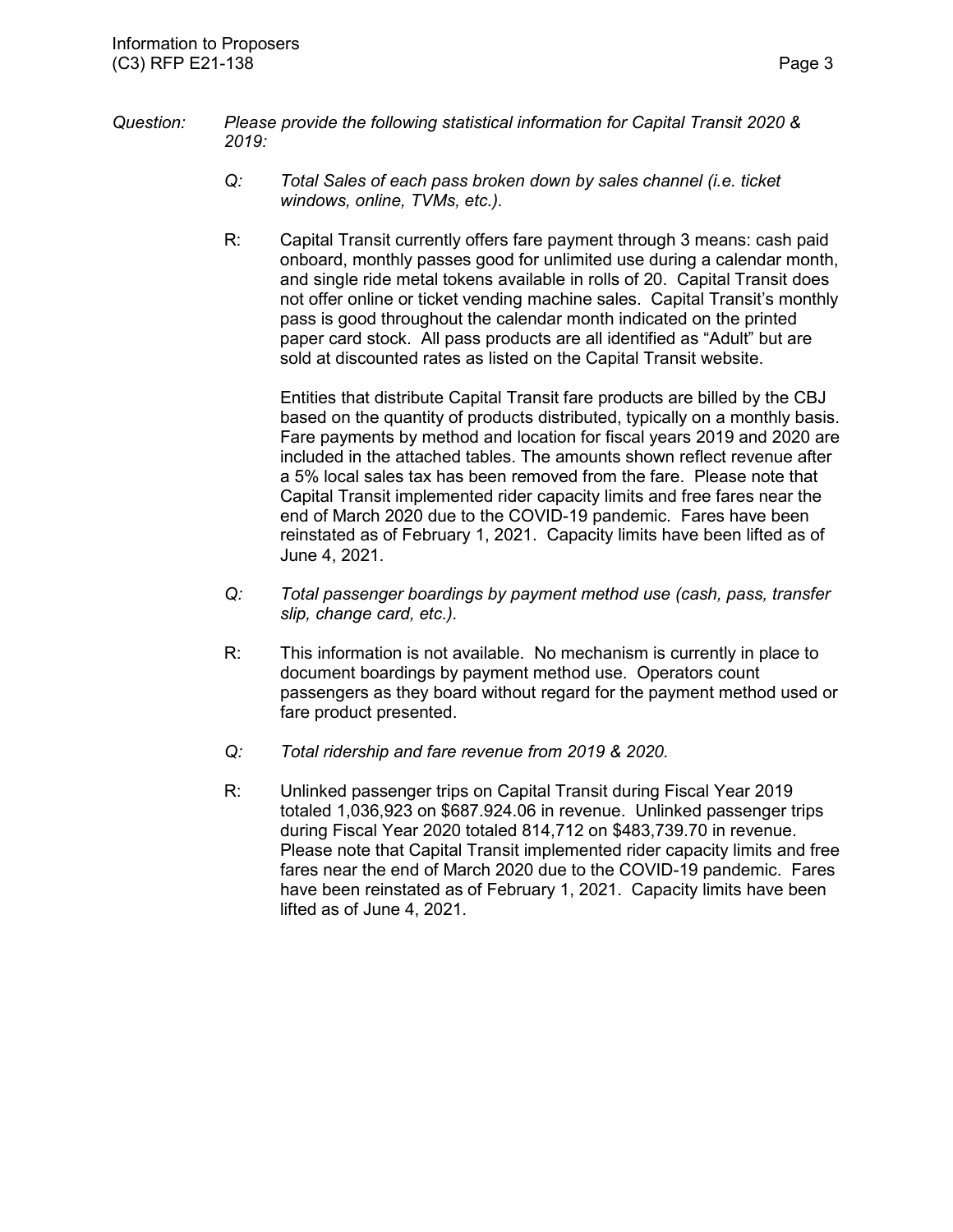|                                                 |          |                            |          |                            |                |                            |          | Roll of 20 Single Ride |                     |
|-------------------------------------------------|----------|----------------------------|----------|----------------------------|----------------|----------------------------|----------|------------------------|---------------------|
|                                                 |          | <b>Adult Rate Passes</b>   |          | <b>Student Rate Passes</b> |                | <b>Youth Rate Passes</b>   |          | <b>Tokens</b>          | Cash Fare Paid      |
| Sales Location                                  | Quantity | Revenue                    | Quantity | Revenue                    | Quantity       | Revenue                    | Quantity | Revenue                | Revenue             |
| Fred Meyer                                      | 3326     | \$126,720.60               |          | ï<br>S                     | 1589           | \$18,162.27                | 740      | \$22,200.00            | ı<br>s              |
| Foodland IGA                                    | 1082     | 41,224.20<br>s             |          | f.<br>S                    |                |                            | 380      | \$11,400.00            | $\blacksquare$<br>S |
| University of Alaska<br>Southeast               | 126      | 4,800.60<br>Ş              | 207      | \$3,943.35                 |                |                            |          | ı<br>Ş                 | ï<br>S              |
| Juneau-Douglas High School                      |          | ı<br>᠊᠕                    |          | ï<br>S                     | 303            | 3,451.86<br>$\mathfrak o$  |          | ï<br>᠊ᡃ                | ï<br>Ş              |
| CBJ Unhoused Population<br>Services             | 39       | 1,485.90<br>S              |          | f,<br>S                    | 56             | 902.97<br>S                |          | ᠊ᠬ                     | ï<br>Ş              |
| Alaska Office of Children's<br>Services         | 284      | 10,820.40<br>s             |          | ı<br>S                     | 43             | 491.49<br>S                | Б        | 150.00<br>Ş            | $\blacksquare$<br>Ş |
| Alaska Division of Vocational<br>Rehabilitation | 281      | 10,706.10<br>s             |          | ı<br>S                     | $\overline{a}$ | 114.30<br>S                |          |                        | ı<br>S              |
| CBJ Treasury Office                             | 1651     | 62,903.10<br>$\mathfrak o$ |          | S                          | 435            | 4,972.05<br>$\mathfrak{o}$ | 974      | \$29,220.00            | $\blacksquare$<br>S |
| Mendenhall Valley Library                       | 234      | 8,915.40<br>S              |          | f,<br>S                    | $\Xi$          | 1, 154.43<br>$\mathfrak o$ | 80       | \$2,400.00             | f,<br>s             |
| Onboard                                         |          | ı<br>s                     |          | Ş                          |                | $\mathbf{I}$<br>S          |          | ı<br>s                 | 321,935.06<br>Ş     |
| Total                                           | 7023     | \$267,576.30               | 207      | \$3,943.35                 | 2560           | \$29,249.37                | 2179     | \$65,370.00            | 321,935.06<br>S     |
|                                                 |          |                            |          |                            |                |                            |          |                        |                     |

Fixed Route Fare Revenue by Location **Fixed Route Fare Revenue by Location** Capital Transit Fiscal Year 2019 **Capital Transit Fiscal Year 2019**